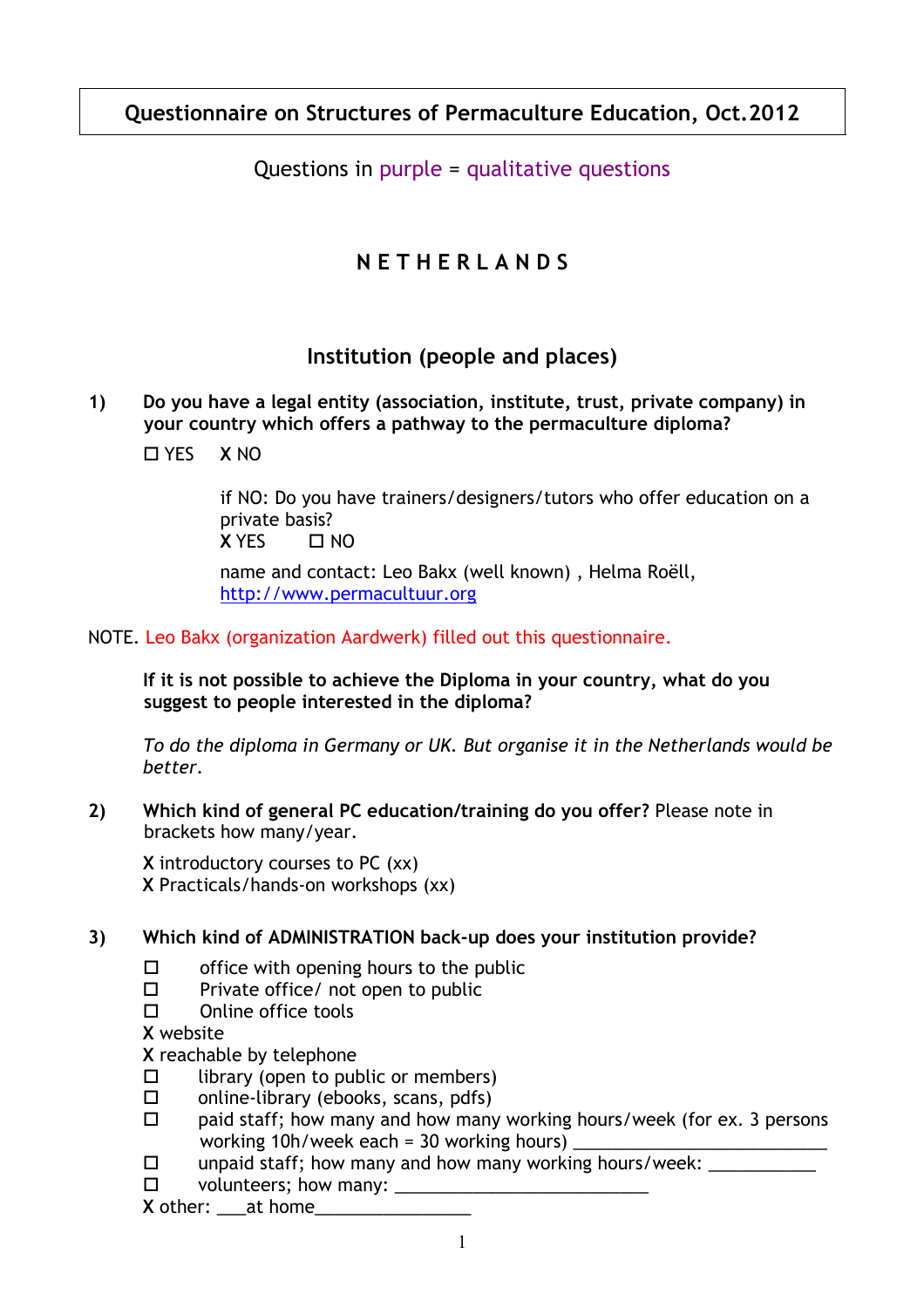#### **4) Which kind of ORGANISATIONAL back-up does your institution provide?**

| $\Box$ | magazine                        |                                                                    |  |  |  |  |  |
|--------|---------------------------------|--------------------------------------------------------------------|--|--|--|--|--|
|        |                                 | X regular newsletter, how often/year: _4_                          |  |  |  |  |  |
|        |                                 | X meeting of members, how many/year: $12$                          |  |  |  |  |  |
| $\Box$ | staff meetings, how many/month: |                                                                    |  |  |  |  |  |
| $\Box$ |                                 | regular events for students and tutors, how many/year: __          |  |  |  |  |  |
|        |                                 | X regular celebrations for everybody involved, how many/year: ____ |  |  |  |  |  |
| $\Box$ |                                 | regular accreditation events, how many/year:                       |  |  |  |  |  |
| $\Box$ |                                 | online forum (on certain topics)                                   |  |  |  |  |  |
| $\Box$ |                                 | lists of $\Box$ designers                                          |  |  |  |  |  |
|        |                                 | $\square$ students                                                 |  |  |  |  |  |
|        |                                 | $\Box$ tutors                                                      |  |  |  |  |  |
|        |                                 | $\square$ members                                                  |  |  |  |  |  |
|        | other:                          |                                                                    |  |  |  |  |  |

**If you think of patterns, which one would you choose to describe the internal organisation of your institution?** (spiderweb, open net structure, branching, circle, spiral, other)

 *open net structure* 

**5) On a scale from 0 to 5, where would you place the degree of self-organization in the events mentionned above:**

|  |  | 0 1 2 3 4 5 |  |
|--|--|-------------|--|

Please describe the experiences you made with self-organizing structures, open agendas, open space events:

*Hard to get the group self-organisezed. If they want to do something, then they organise themselves but the most of the members want to be organized for.* 

**6) How do you evaluate your institution/organisation as a whole? What kind of feed back mechanisms do you use on a regular basis?**

*monthly meetings and once in 2 month a staff meeting.*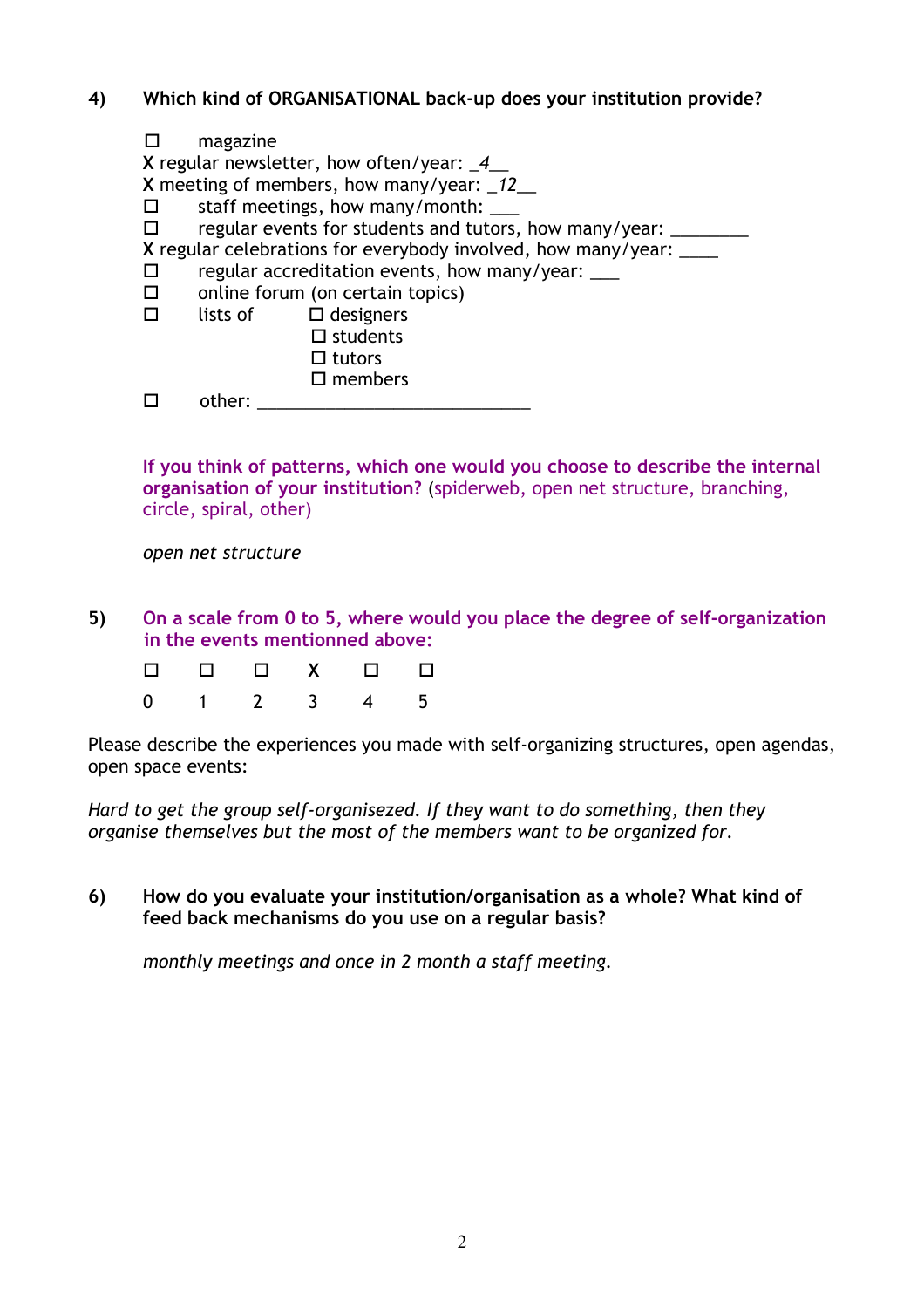### **People**

#### **7) Which kind of PERSONAL back-up does your institution or your national network provide?** Please note in brackets how many.

- $\Box$  PC teachers (0)
- $\square$  co-teachers/apprentice teachers (0)

**X** consultants (= designerns who go out to clients) (1)

- $\square$  specialists, in what: (0)
- $\Box$  tutors for students on the Diploma pathway (0)

Note that some people can have several "roles". Please count them in all suitable categories.

#### **What does the interaction between you as an institution and the teacher/tutor etc. look like?**

 *organise together, programming etc. Translations.*

**How do you manage to create win-win-situations for both?**

*we both learn and earn. Joy and exchange.* 

### **Places**

**8) What kind of real, physical places to learn about PC are-there in your country?** Please note in brackets how many.

 $\square$  research centres with staff (0)

 $\Box$  farms, homesteads, gardens which take on volunteers/apprentices (0) **X** enterprises, businesses which take on volunteers/apprentices (2-3) **X** other: 15?

Feel free to explain further:

*Very difficult. There is no register or something like that. Small and a little bigger places. Homegardens are hard to count.* 

**In which way do you as an institution support their work?** (for ex. on your website, certification/labeling, handing out lists to students etc):

\_\_\_\_\_\_\_\_\_\_\_\_\_\_\_\_\_\_\_\_\_\_\_\_\_\_\_\_\_\_\_\_\_\_\_\_\_\_\_\_\_\_\_\_\_\_\_\_\_\_\_\_\_\_\_\_\_\_\_\_\_\_\_\_\_\_\_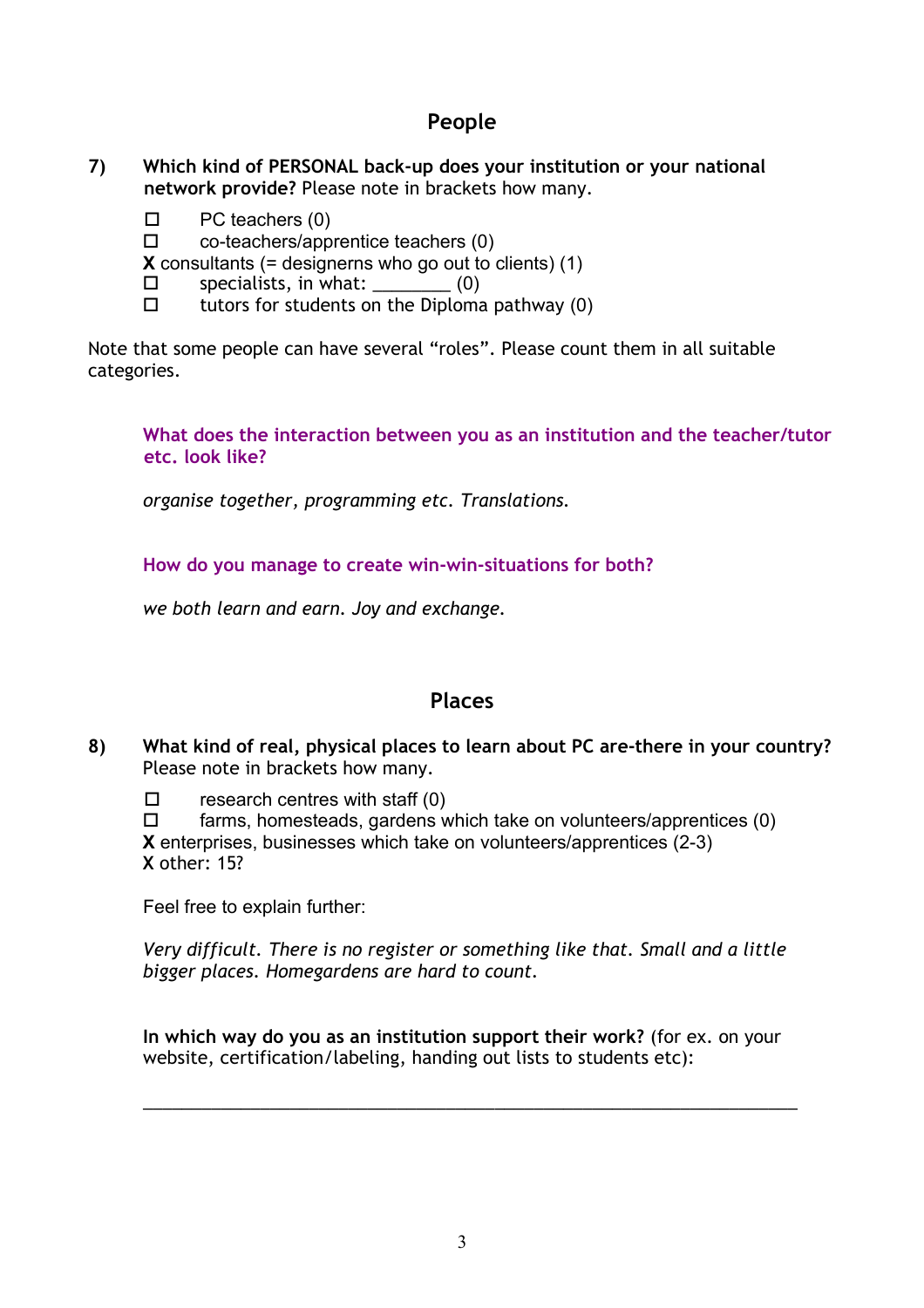# **Students and their pathway-to-diploma**

**9) What are the minimum requirements to enroll for the pathway to diploma?** \_\_\_\_\_\_\_\_\_\_\_\_\_\_\_\_\_\_\_\_\_\_\_\_\_\_\_\_\_\_\_\_\_\_\_\_\_\_\_\_\_\_\_\_\_\_\_\_\_\_\_\_\_\_\_\_\_\_\_\_\_\_\_\_\_\_\_\_\_ \_\_\_\_\_\_\_\_\_\_\_\_\_\_\_\_\_\_\_\_\_\_\_\_\_\_\_\_\_\_\_\_\_\_\_\_\_\_\_\_\_\_\_\_\_\_\_\_\_\_\_\_\_\_\_\_\_\_\_\_\_\_\_\_\_\_\_\_\_ **10) How is the pathway to Diploma organised financially?**  $\square$  fixed fees monthly or yearly:  $\square$  individual arrangements with tutors  $\square$  free of charge other: \_\_\_\_\_\_\_\_\_\_\_\_\_\_\_\_\_\_\_\_\_\_\_\_\_\_\_\_\_\_\_\_ **11) On a scale from 0 to 5, where would you place the grade of self-organisation of your students?** a a a a a a 0 1 2 3 4 5 explanation:  $0 =$  least self-org.  $=$  they don't have to be very self-organized because the institution provides everything like at school: curriculum, teachers, tests...

5 = highly self organised; there is no structure or fixed tools for their pathway (apart from tutors); everything is up to the student to organise: their learning, making contacts, org. of the accreditation event etc

**If you like, describe how you encourage your students to more selforganisation**:

\_\_\_\_\_\_\_\_\_\_\_\_\_\_\_\_\_\_\_\_\_\_\_\_\_\_\_\_\_\_\_\_\_\_\_\_\_\_\_\_\_\_\_\_\_\_\_\_\_\_\_\_\_\_\_\_\_\_\_\_\_\_\_\_\_\_\_\_\_

\_\_\_\_\_\_\_\_\_\_\_\_\_\_\_\_\_\_\_\_\_\_\_\_\_\_\_\_\_\_\_\_\_\_\_\_\_\_\_\_\_\_\_\_\_\_\_\_\_\_\_\_\_\_\_\_\_\_\_\_\_\_\_\_\_\_\_\_\_



|  | 000000                                           |  |  |
|--|--------------------------------------------------|--|--|
|  | $0 \qquad 1 \qquad 2 \qquad 3 \qquad 4 \qquad 5$ |  |  |

#### explanation:

 $0 =$  no input = t. The institution only hands out the diploma.

5 = the institution provides a lot of tools (tutorials, events, handouts, online-courses, office back-up etc) for the student.